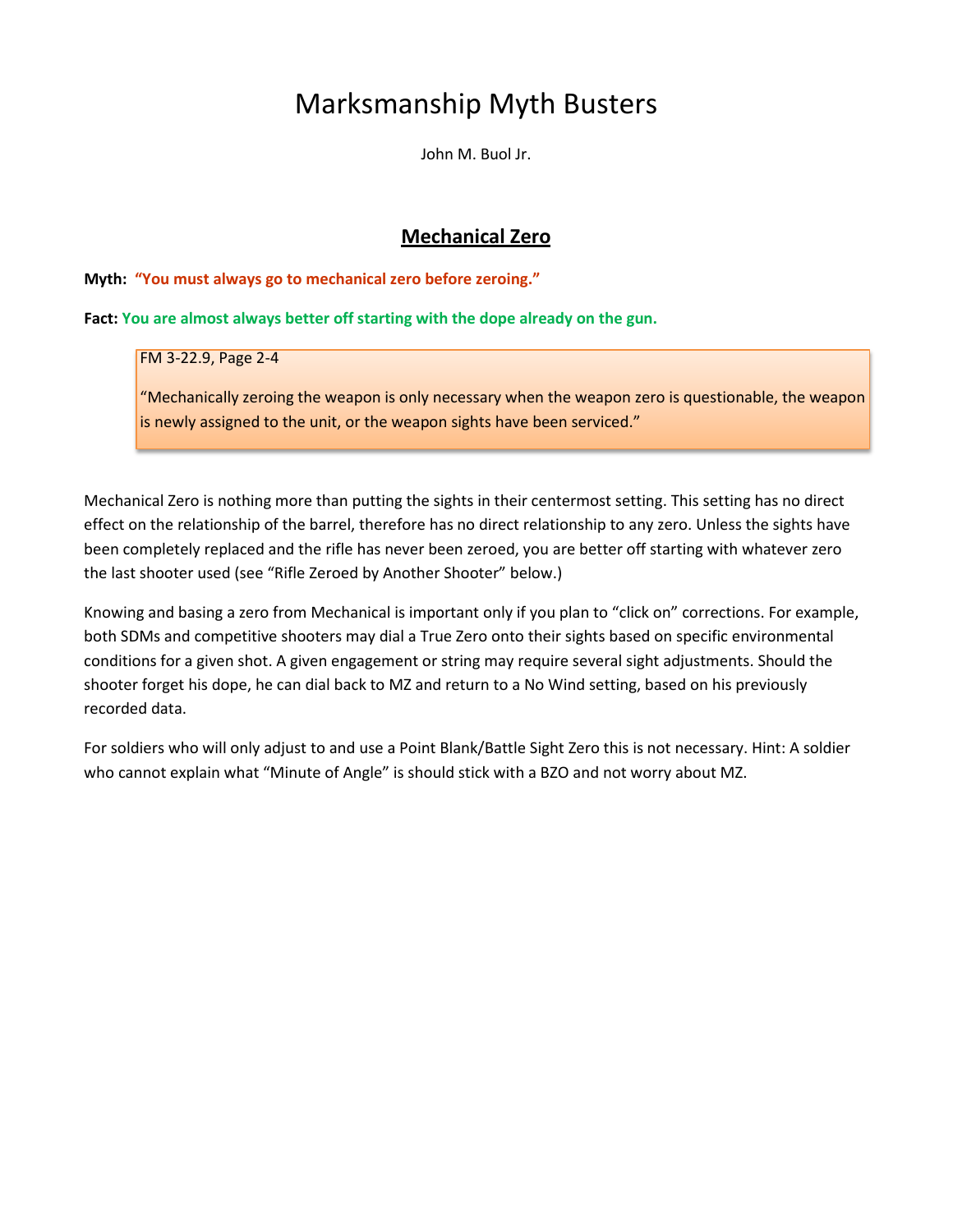# **Transferring Zero to Another Rifle**

**Myth: "Once I determine my zero from MZ, I can apply that dope to any rifle."**

**Fact: A zero setting on one rifle applies only to that specific rifle.**

#### FM 3-22.9, Page 5-14

"There is no relationship between the specific sight settings a soldier uses on his rifle to the sight settings he would zero another rifle to. For example, a soldier could zero his assigned rifle 10 clicks left of center, and then zero another rifle and his adjustments could be 10 clicks right of center. This is due to the manufacturing difference from one rifle to another, which makes it essential that each soldier zeros the rifle that he is assigned."

Just as Mechanical Zero has no direct effect on actual zero, a setting from one rifle has no effect on another rifle. For example, I have had three different M16A2 rifles through the USAR shooting team. Shooting M193 ball the No Wind zero was L1, R3 and L9 from MZ for each.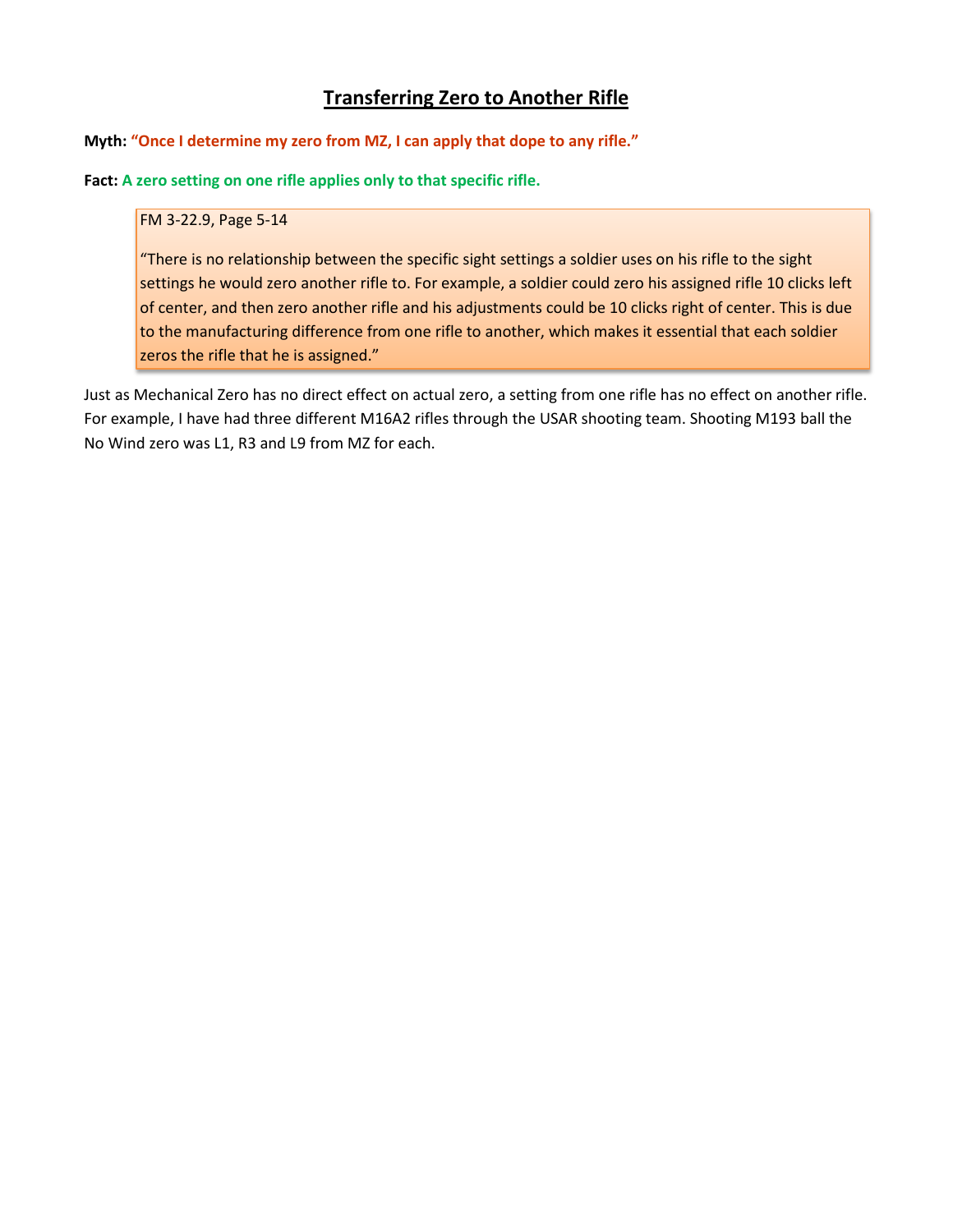# **Rifle Zeroed by Another Shooter**

**Myth: "Someone else zeroed this rifle but I still have to completely re-zero because shooters look at the sights differently."**

**Fact: Assuming both shooters are competent, the difference in zero will be small.**

#### FM 3-22.9, Page 5-15

"When standard zeroing procedures are followed, a properly zeroed rifle for one soldier is close to the zero for another soldier. When a straight line is drawn from target center to the tip of the front sight post and through the center of the rear aperture, it makes little difference whose eye is looking along this line. There are many subtle factors that result in differences among individual zeros. The similarity of individual zeros should be emphasized instead of the differences."

There are some differences between shooters in how they hold a firearm and perceive the sights but these differences are minor. In one test conducted among Small-bore competitors using an iron-sighted match rifle mounted in a target box there was only about 1/6 MoA difference in Point of Aim, despite differences in dominant hand and eye and with some of the testees needing spectacles of varying amounts of correction.

Total difference in Point of Impact is rarely more than one or two MoA between shooters. That is, the difference in sight adjustments to zero different shooters with the same M16A2 will normally be less than one or two clicks on the front sight and two to four clicks of windage on the rear sight. There will probably be some difference, just not an astronomical amount. This assumes both shooters are competent and capable of consistently applying the fundamentals.

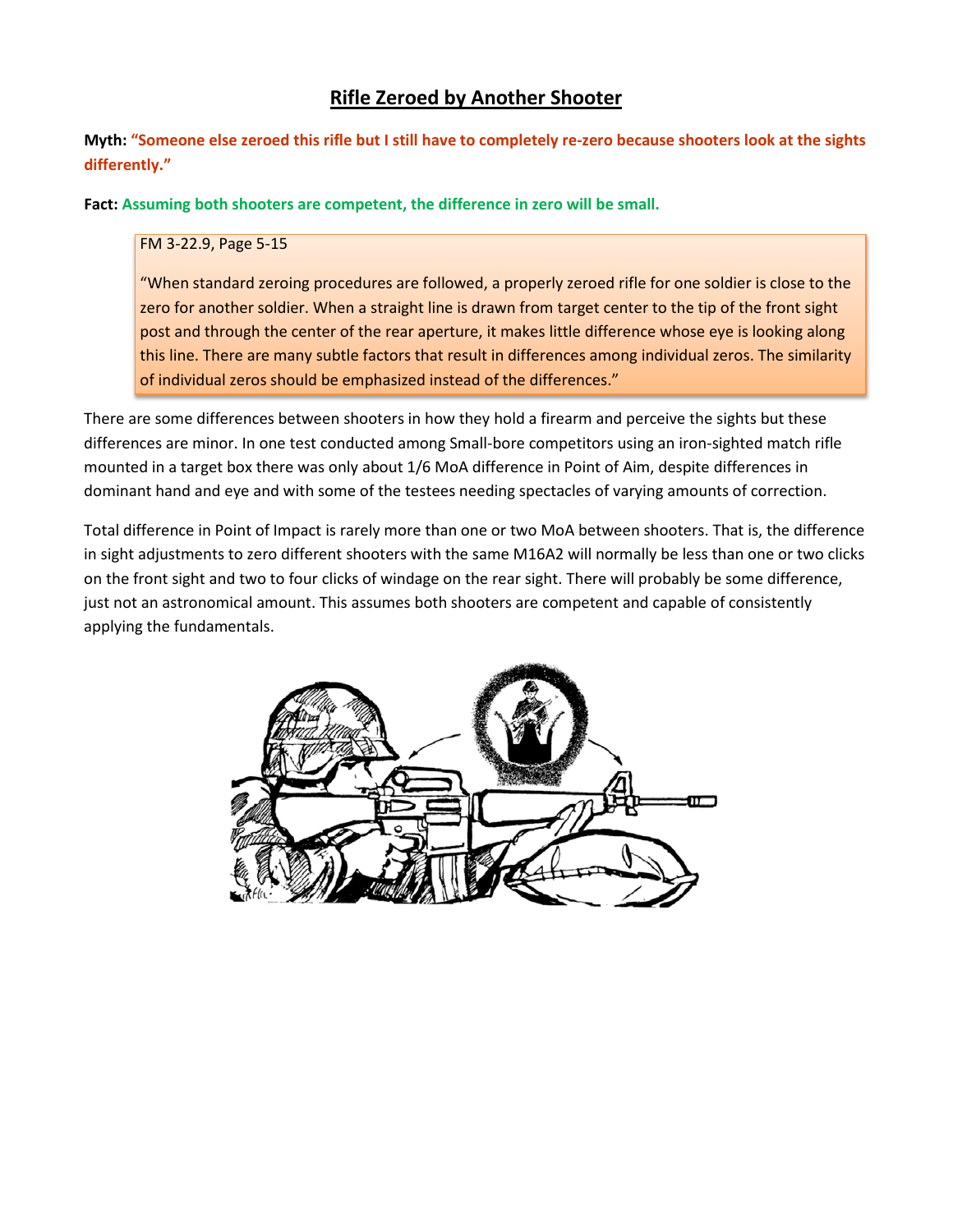# **Adjusting Zero**

**Myth: "Even though the group isn't centered I don't want to adjust the sights because I already have a zero."**

**Fact: A zero is only as good as the placement of each correctly called shot.**

#### FM 3-22.9, Page 5-21

"KD Zeroing. The 300-meter target can be used at 300 meters to confirm weapon zero or to refine the zero obtained on the 25-meter range. The zero on this target is more valid than the zero obtained on the 25-meter range . . . Soldiers should fire two 5 round shot groups to confirm zero or three-round shot groups to refine their zero."

The term "zero" implies no deviation from the point of aim to the point of impact. Because line of sight is straight and the trajectory is not, zero is used in reference to a number of different things:



Mechanical – physically centering the sights

No Wind – windage setting for a given lot of ammo, disregarding environment

True – specific sight setting for a specific shot in a specific environment

 Battle (BZO) – no wind setting that allows the shooter to ignore range on a target of a certain size just beyond the point blank range.

Differences in environment (temperature, air resistance, altitude), ammunition lots and other factors can yield a zero change. Provided you fired and called a good group, never be afraid to make adjustments. This assumes you can accurately call each shot . . .

### **Mechanical Zero for Windage**

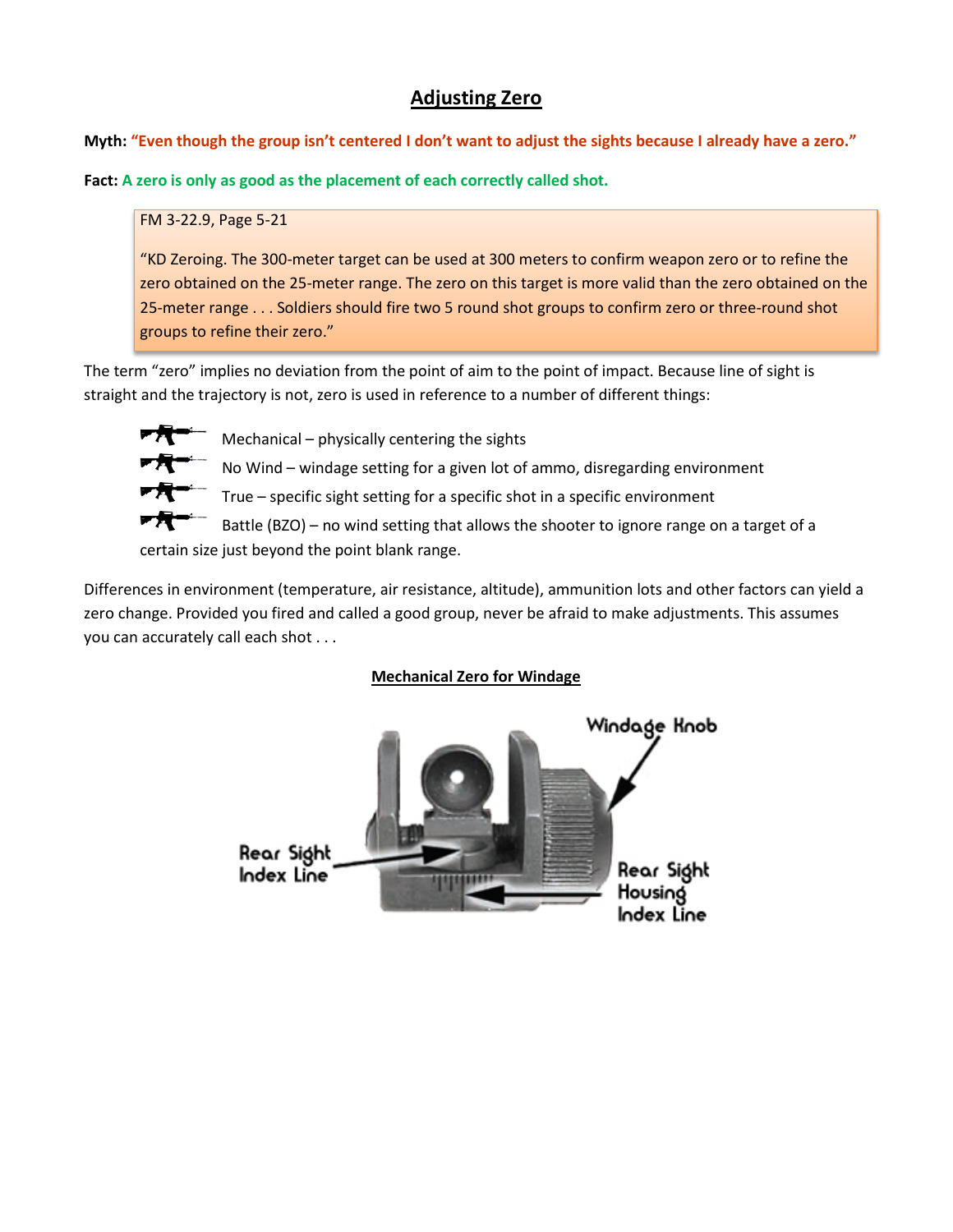# **Magazine On the Ground**

**Myth: "Touching the magazine on the ground will induce a stoppage."**

**Fact: Touching the magazine of an AR-15/M16/M4 –series weapons has no adverse effect on functioning and have been PROVEN reliable and stable for decades.**

FM 3-22.9, Page 7-3, Figure 7-5

"Once the basic firing skills have been mastered during initial training, the soldier should be encouraged to modify positions, to take advantage of available cover, to use anything that helps to steady the rifle, or to make any change that allows him to hit more combat targets."

Certain detachable box magazine-fed, self-loading firearms may be susceptible to stoppages if the magazine is touched. The AR-15 series, including M16/M4s, is NOT one of them.

Since the introduction of Commonwealth-style International Combat shooting to the US Army in the early 1990's, military teams have been adapting the good skills learned in National Match-style shooting to more freestyle events shot with rack-grade gear. Being a combat match, no alibis are granted. Any stoppage has to be cleared on the clock, therefore, equipment and technique must be reliable.

If touching the magazine caused stoppages, nobody (at least not any winners) would use it because any risk of malfunctions would cancel the stability benefit. For about two decades, the winning technique has been to use the magazine as a base of support when possible. From a tactical perspective, Mag Prone puts the shooter in "Helmet Defilade", the lowest possible shooting position where the shooter's helmet and muzzle are the most prominent things an enemy target can see.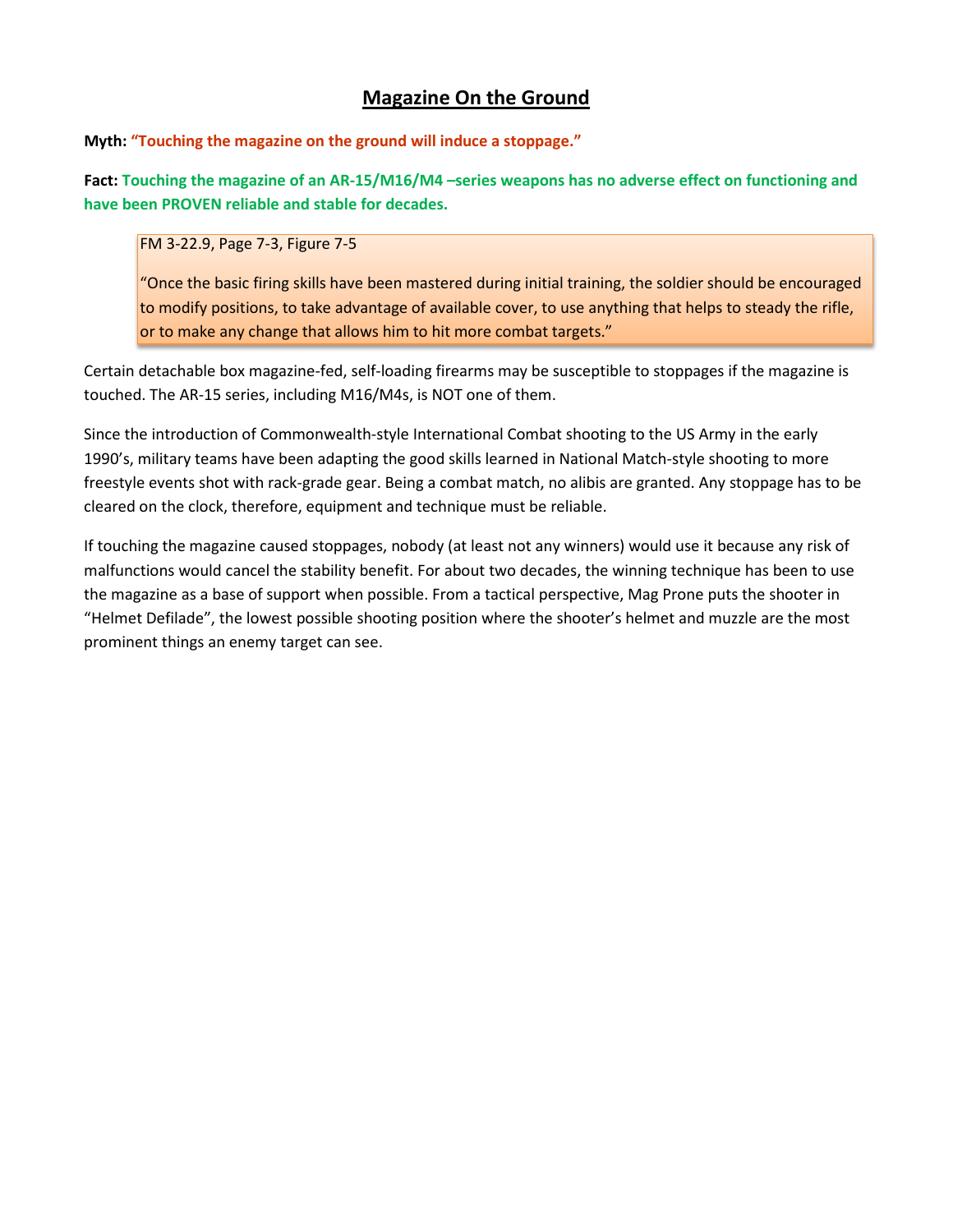# **Breathing**

**Myth: "Breath Control is the critical component of marksmanship fundamentals."**

**Fact: Shot placement is determined where the barrel points, as indicated by the aligned sights, when the trigger is pressed.**

Any movement, whether caused by breathing or any other factor, will show as motion in the sights. While the sight picture may wobble, the shot will always be where the aligned sights indicate when the trigger breaks. All breath control does is pause the shooter's respiration while executing shot(s), helping minimize movement. That is it! Pause breathing while pressing the trigger and breathe normally at any other time.

The problem is novice shooters often tend to hold too long, over-staring the sights, holding their breath until blue in the face, and probably inducing a flinch just to be rid of the chambered round. Breath control alone cannot cause shots to go high or low. Even if it somehow could, the shooter can see that error in the sights. This assumes the shooter can call shots and fire without flinching

Breath Control does have one important contribution to improved marksmanship: If you are on a range and overhear "advice" such as "Watch your breathing" you can ignore anything that person says about marksmanship because they have just identified themselves as someone who does not understand the subject.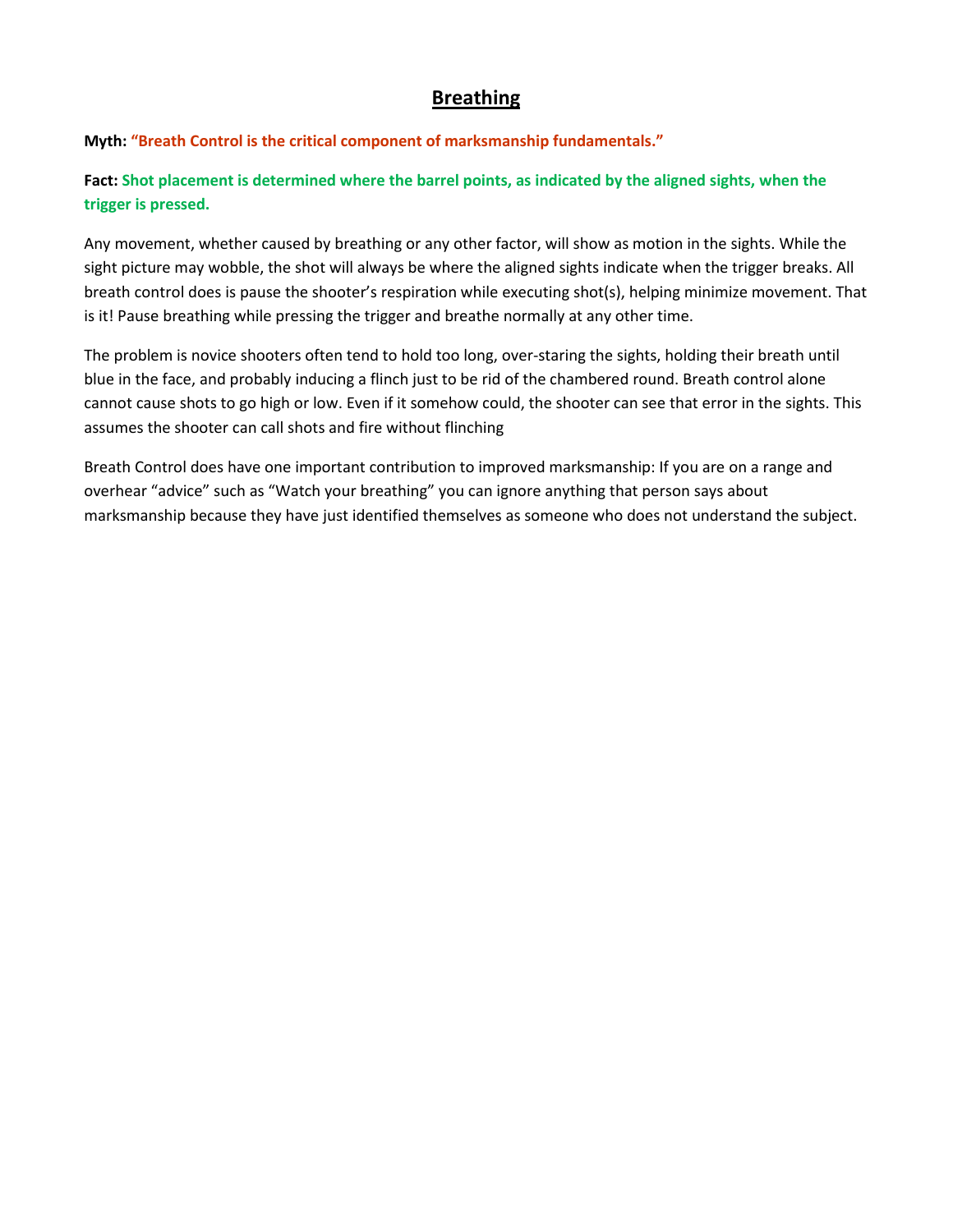# **Finger Placement on the Trigger**

**Myth: "To shoot well you have to use the tip of your trigger finger."**

**Fact: The only factor is can the shooter consistently press straight to the rear without disturbing alignment.**

FM 3-22.9, Page 7-3, Figure 7-5

"The trigger finger (index finger on the firing hand) is placed on the trigger between the first joint and the tip of the finger (not the extreme end) and adjusted depending on hand size, grip, and so on. . . . It is important to experiment with many finger positions during dry-fire training to ensure the hammer is falling with little disturbance to the aiming process."

Both humans and firearms vary greatly in size and shape. To make a general rule that every person must index the controls exactly the same on every type of firearm is ridiculous. The only factor that matters anyway is that the trigger is moved straight to the rear without adding any addition motion. Start by taking a strong grip on the cleared firearm, letting the index finger lie across the face of the trigger wherever is natural, and pressing the trigger straight to the rear while watching and maintaining sight alignment.

If alignment can be maintained through the trigger press, the shot will be true. The firearm does not know or care what part of your finger you use.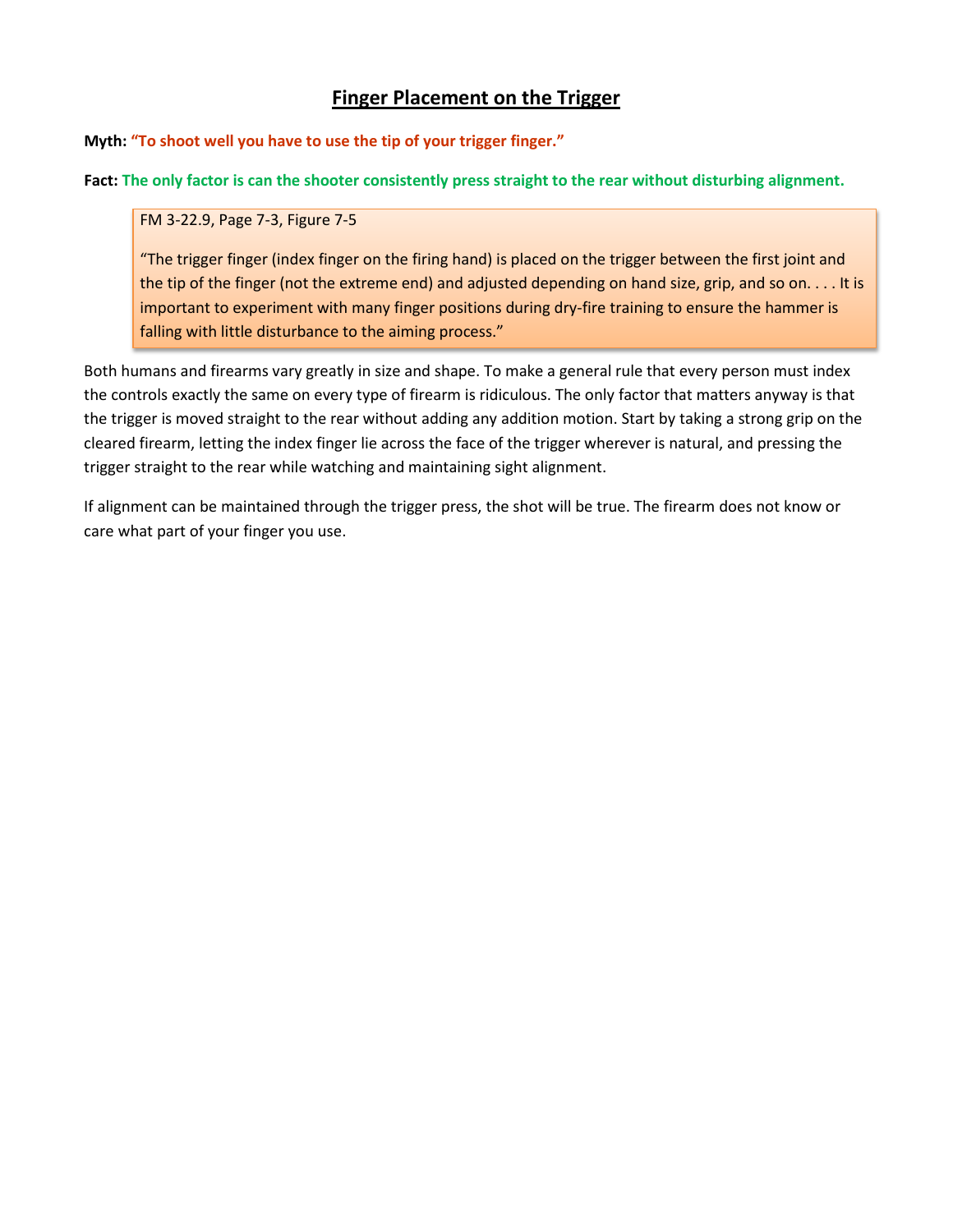



**Myth: "You always have to wear your Kevlar/helmet/body armor on the range for safety 'cause Army Regulation says so."**

#### **Fact: There is no such printed guidance for small arms ranges and it is not a safety issue.**

The current Army Regulation on Range Safety (AR 385-63, published 19 May 2003) and Training Circular on Training Ranges (TC 25-8, published 5 April 2004) has no such requirement. In fact, the word "helmet" and "Kevlar" never appears in either text.

The Department of the Army Pamphlet on Range Safety (PAM 385-63, published 10 April 2003) goes into greater depth. The section on small arms (Chapter 6, page 24) specifically mentions hearing and eye protection and specifically allows an installation commander to reduce or eliminate even these requirements, based on risk management assessment. There are guidelines on when body armor and helmets are required, typically when handling or shooting certain kinds of explosive munitions. Small arms such as machine guns, rifles and pistols are NOT included in this.

All these documents are available through USAPA and can be downloaded at:



http://www.army.mil/usapa/epubs/pdf/r385\_63.pdf

https://akocomm.us.army.mil/usapa/doctrine/DR\_pubs/dr\_aa/pdf/tc25\_8.pdf

http://www.army.mil/usapa/epubs/pdf/p385\_63.pdf

Eventually, the Soldier must learn to shoot with all his equipment on. Qualifications, for example, should be shot in full gear for such a proficiency evaluation. However, these skills are best learned when unencumbered and then adapting as necessary. If the skills are never really learned strapping on gear merely hampers the shooter from ever become skilled. Doing this under the facade of "safety" confuses the issue more.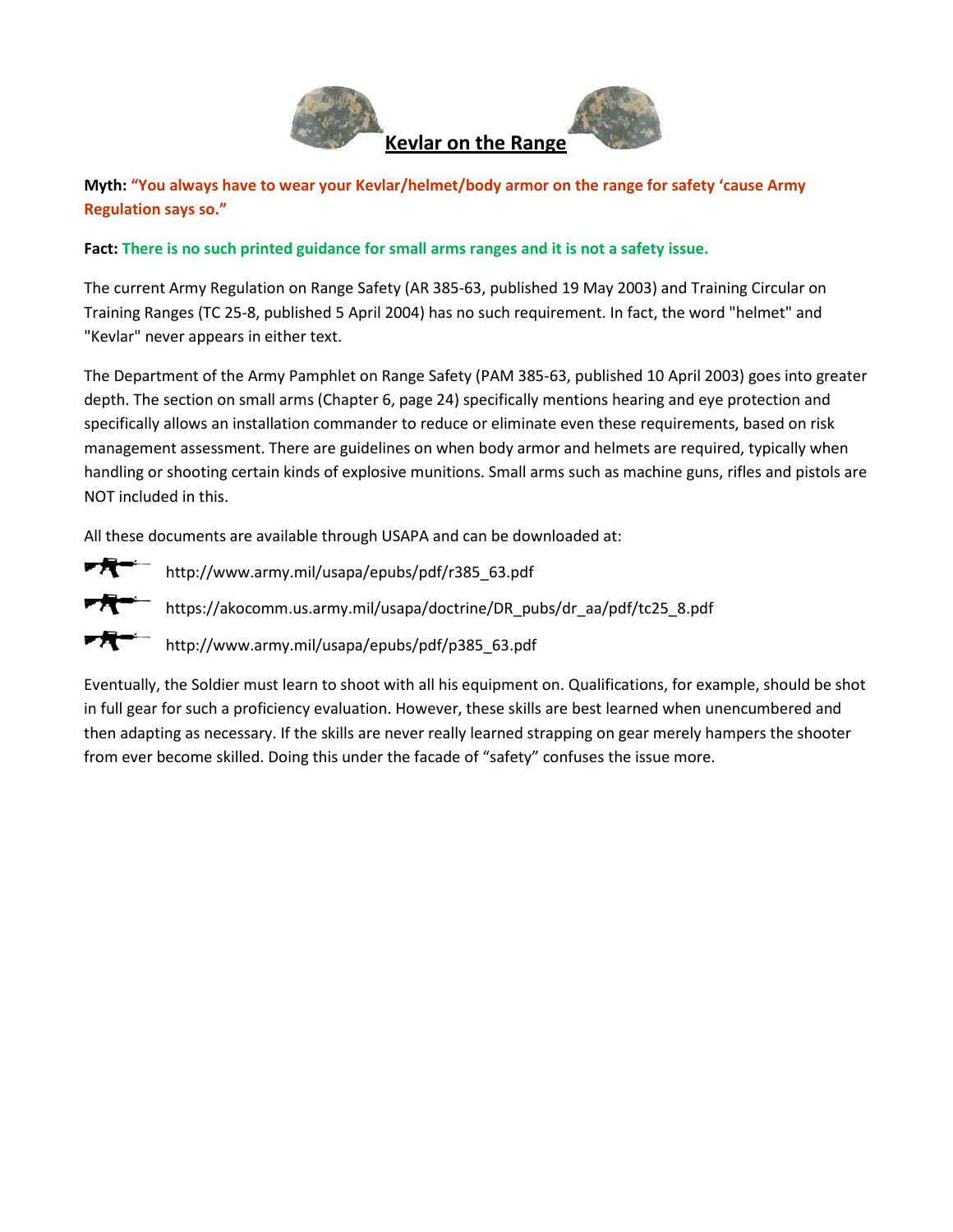# **Dominant Eye, One Eye or Two?**

**Myth: "You must aim with your dominant eye." and/or "You must keep both eyes open."** 

#### **Fact: You can learn to shoot well with your dominant or non-dominant eye, both eyes open or one eye closed.**

There are a number of advantages to choosing to aim with your dominant eye and to keep both eyes open while shooting and this is always preferred. In fact, it is usually better to shoot from your non-dominant side in order to allow aiming with the dominant eye. However, it is possible, with a little effort, to train oneself to shoot well when aiming with the non-dominant eye. It is also preferred to keep both eyes open, but if sight alignment can be obtained and maintained through shot release the called shot will be accurate. Regardless, you must have at least one aiming eye open while shooting . . .



NOTE: If you get different results then this example, you are LEFT eye dominate.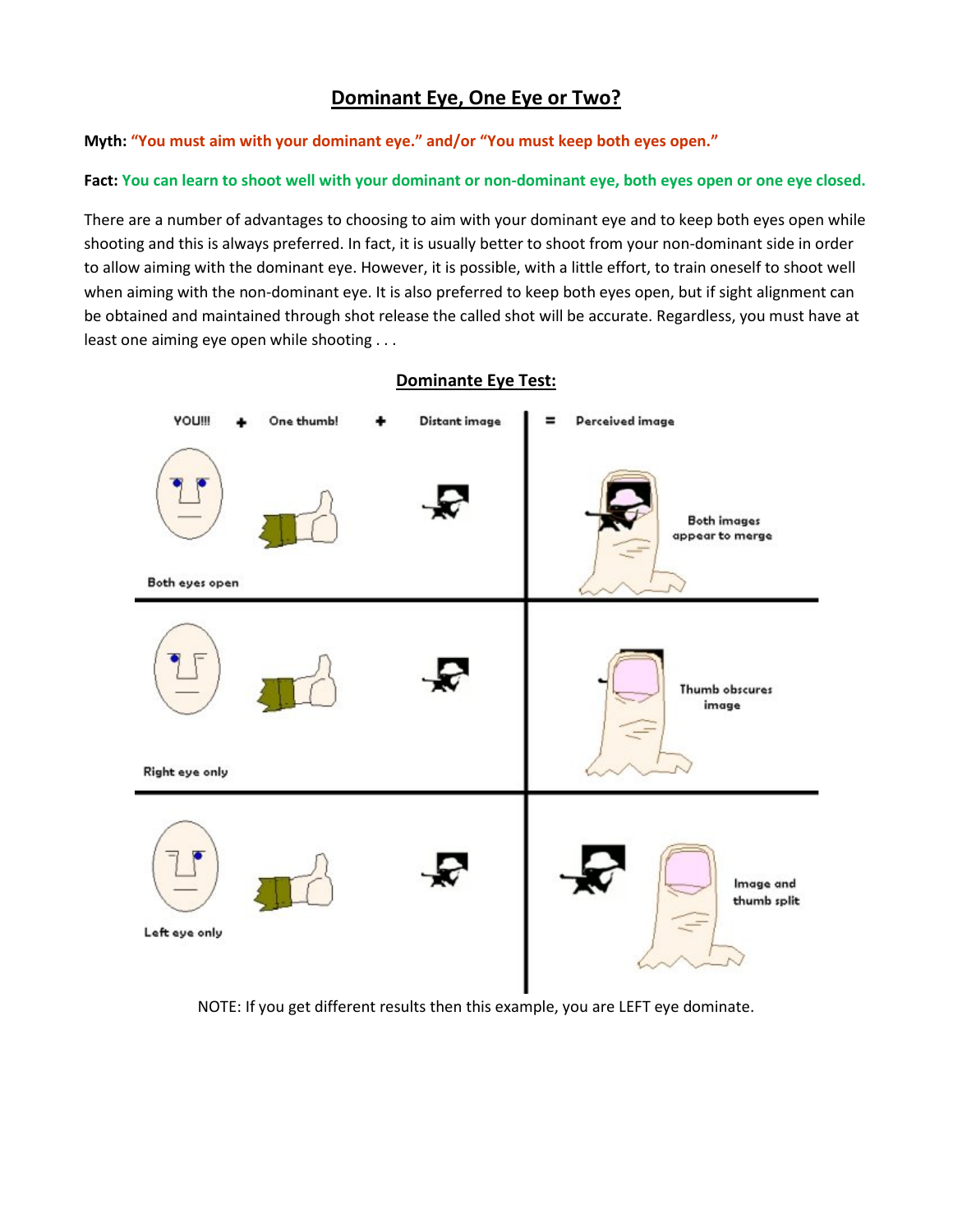# **Accuracy of Issue, Rack-Grade Weapons**

**Myth: "Issue weapons are/are not accurate."**

**Facts: Tests of rack grade firearms with issue ball ammo by the USAR shooting team have found:**



 $\overline{\mathcal{H}}$  M16A2/A4 will typically hold about two MoA at 100 yards for 10 rounds from machine rest.

 $\overline{M}$   $\overline{A}$  A good shooter from Mag Prone can shoot up to this slow fire.

▼凭" M9 will typically hold about three inch groups at 25 yards for 10 rounds from machine rest (Ransom Rest.)

▛<del>▜</del>▀ A good shooter from unsupported, two-handed standing, can usually shoot four-inch, five rounds groups at 25 yards.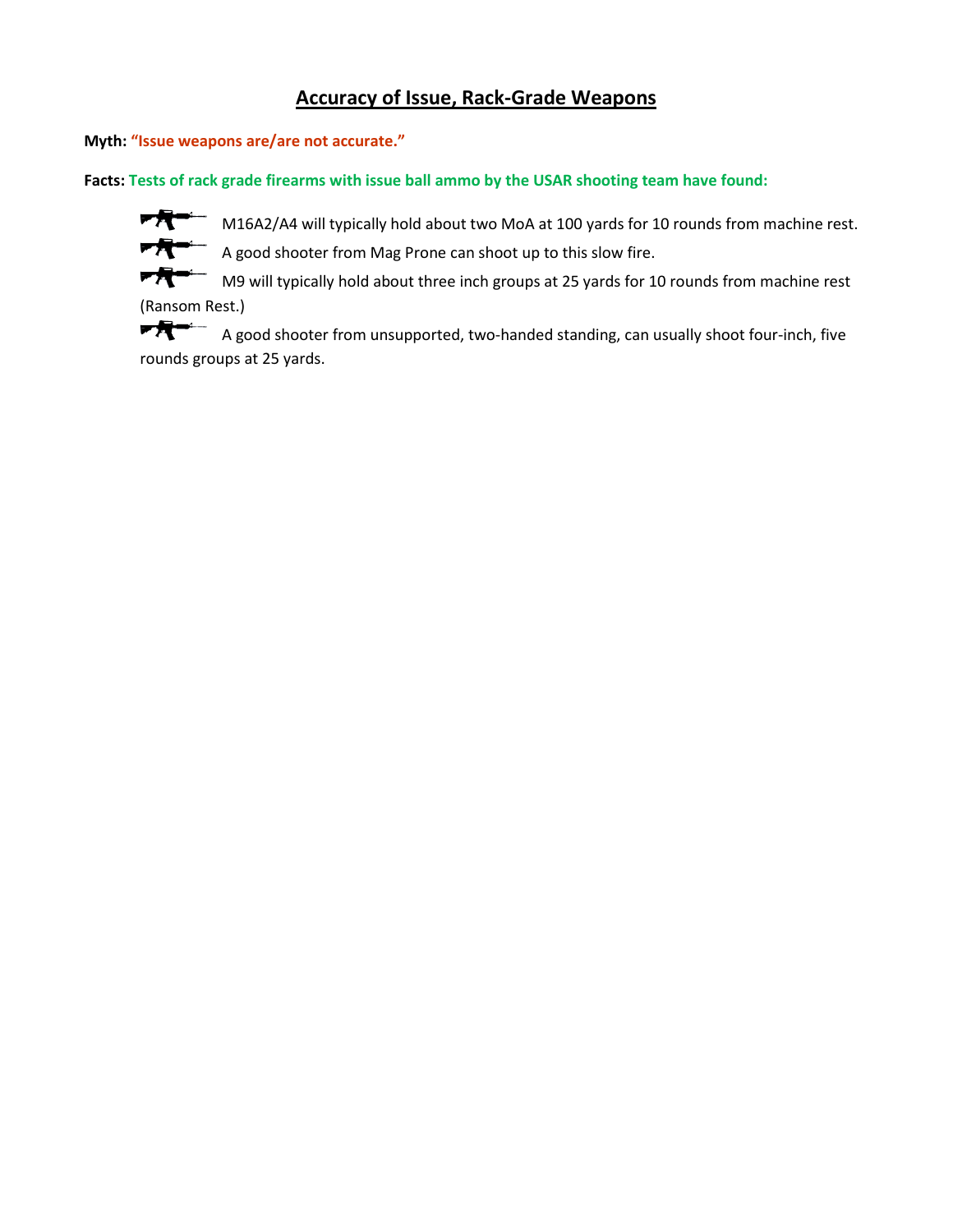# **Good Shooting**

**Myth: "You can't measure good shooting."**

#### **Fact: Good shooting is readily measurable and we can choose from a variety of yardsticks.**

The yardsticks we use for this particular match are based on US Army Qualification courses and International Combat courses. Decades of experience has indicated that "good" performance would be:



 $\overline{\mathbf{P}}$  APQC – Good shooters expect to shoot clean (200 points).

医黄色 221 (Pistol EIC) – Competent handgun shooters who have never fired this course before should be have no problem scoring over 115 with a borrowed gun. USAR team shooters are expected to be in the 150's and match winners are in the 170's.



 $\overline{\mathbf{r}}$  KD Qual – Good shooters expect to shoot over 185 on the E-9 scoring rings.

**FR-** 321 (Rifle EIC) – Competent rifle shooters who have never fired this course before should be have no problem scoring over 200 with a borrowed gun. USAR team shooters are expected to be in the 250's and match winners are in the 280 or 290's.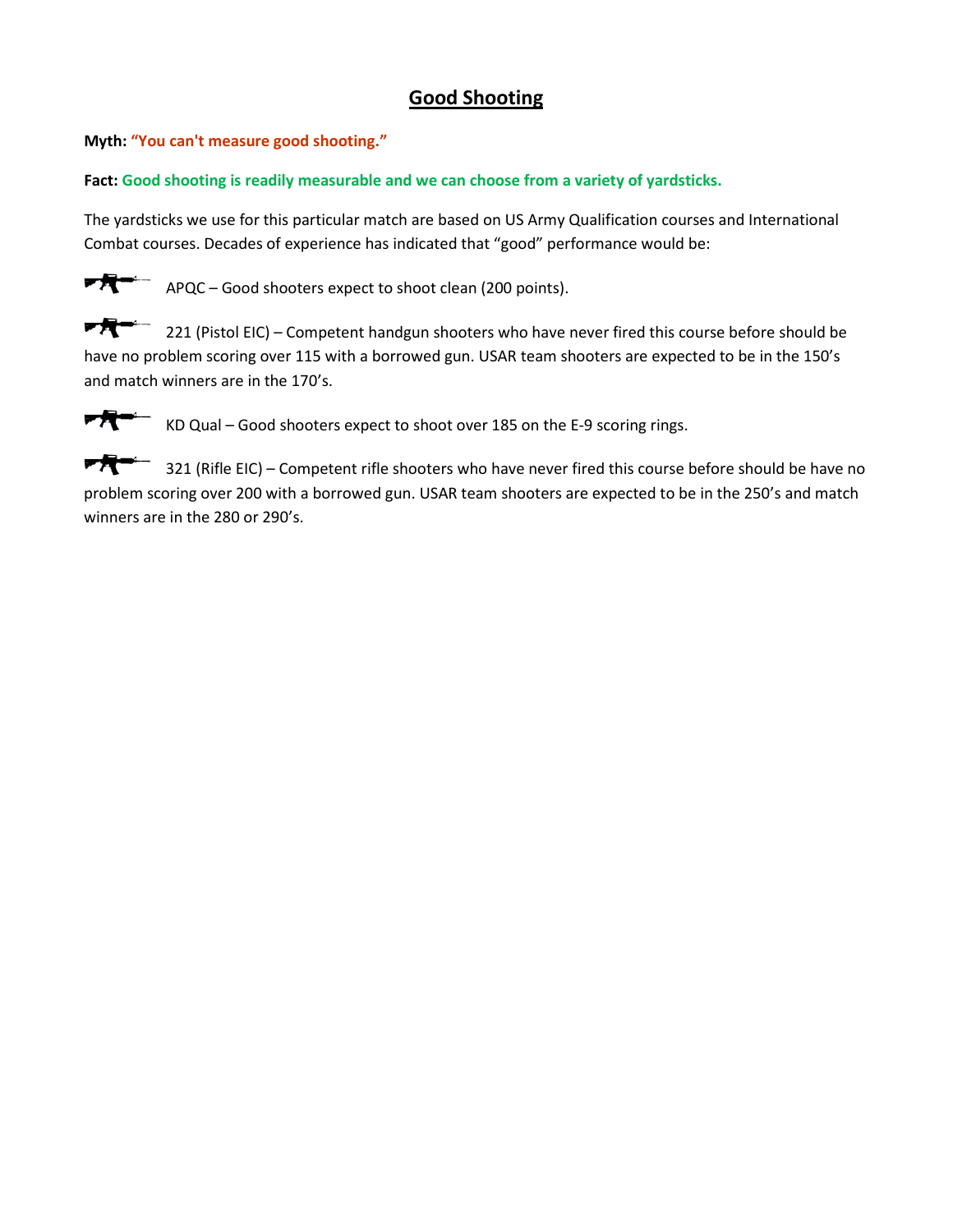## **Weapon Cleaning**

#### **Myth: "Weapons must be thoroughly cleaned every time they're fired and must never be stored dirty."**

#### **Fact: Basic maintenance is simple and quick requiring little more than a wipe down and light lubrication.**

This myth was a truism at one time. Many decades ago, the priming mixture was corrosive and would line the bore with sediment that left unchecked would cause excessive rust and deterioration of the metal. Storing a weapon dirty after firing could destroy it. Some units maintained a 1:3 regimen, cleaning a rifle three times after each trip to the range.

However, since the introduction of non-corrosive primers after World War II this is no longer the case. Powder fouling ("carbon") does not harm the weapon and will not cause problems unless left to build up to the point that it physically blocks or stops the mechanism. This rarely happens. For example, some gunsmiths recommend removing the bolt from the carrier of an AR-15-series only if there is a problem, not for routine maintenance. Disassembly presented in the TM \*-10 is the lowest level a basic operator can go if need be. That does not mean you must disassemble that far every time.

Visit www.armalite.com and read "Technical Note 29, Rifle Cleaning." ArmaLite, Inc., the company that initially released the AR-15/M16 rifle, recommends a "detail cleaning" (complete field strip) once every 1000 rounds and a "combat cleaning" wipe down every 250 rounds. This will change based on environmental conditions, and the fact that Soldiers may carry a weapon daily, but shoot it very little. At any rate, the inventors of the M16 insist that it is important to clean properly, not totally, and that most weapons are damaged by over cleaning them.

Most military weapons are damaged by improper and/or excessive cleaning. Most soldiers never shoot enough to wear a firearm out. Just clean it so it works.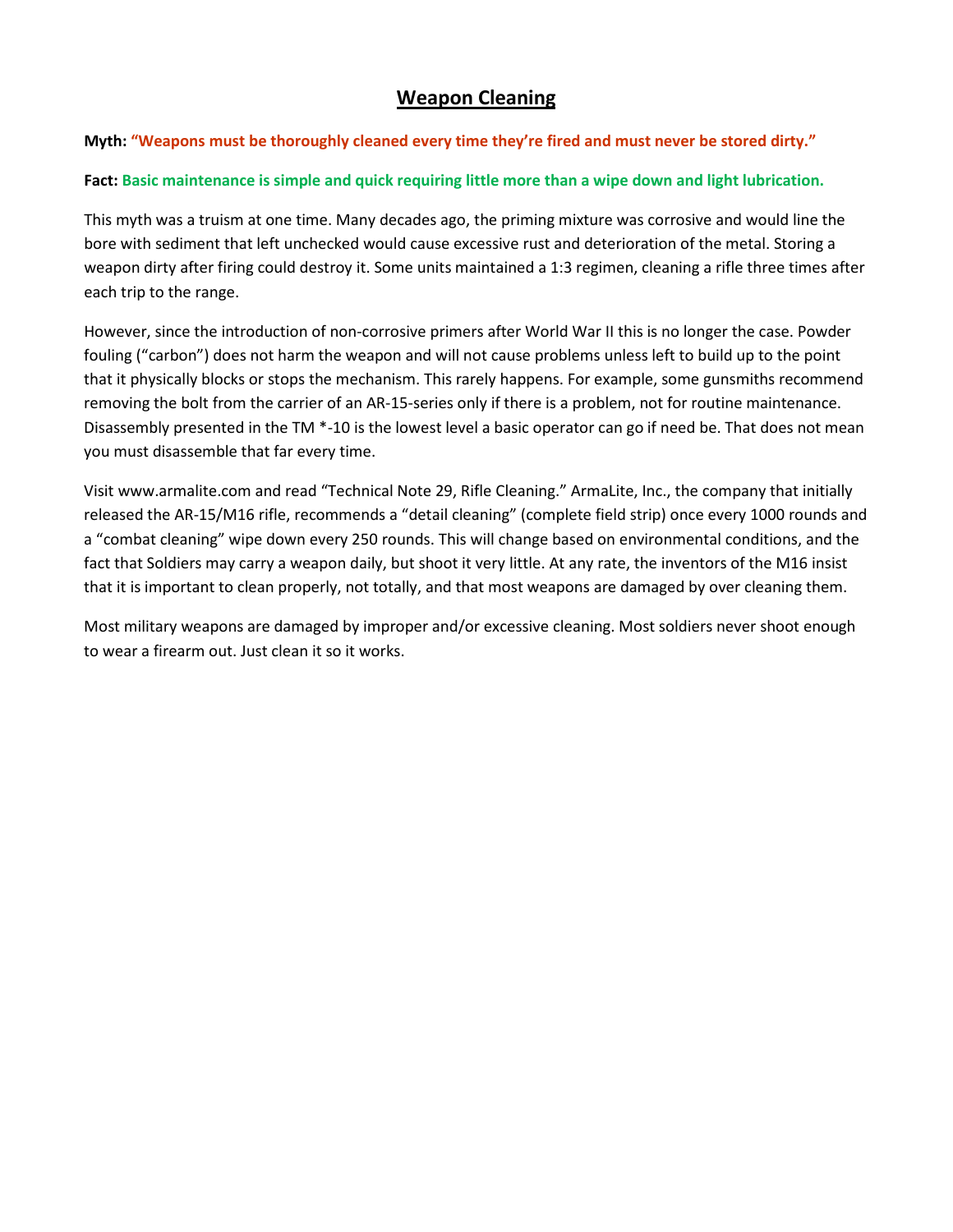### **Vision Quality**

**Myth: "I used to be able to shoot well, but now my eyes are bad." and/or "I wear glasses so I can't learn to shoot well."**

**Fact: Anyone who can see well enough to read and safely drive an automobile can see well enough to shoot good scores.**

Anyone can learn to shoot at a high level as long as he has one functioning eye able to sufficiently resolve sight alignment, even if optical correction is required. As humans age, the muscle which control the eyes may weaken. The vision is probably fine, but the muscles that help adjust and control focus weaken, requiring reading glasses or bifocals, even for people who never previously needed spectacles before. The only hindrance to shooting is that most prescription lenses are ground to focus at a "normal" distance that will aid the wearer in typical tasks such as reading. Lenses can be set up to focus at some other specific distance, such as a front sight on a rifle or pistol. Visit http://CustomSightPicture.com for an example.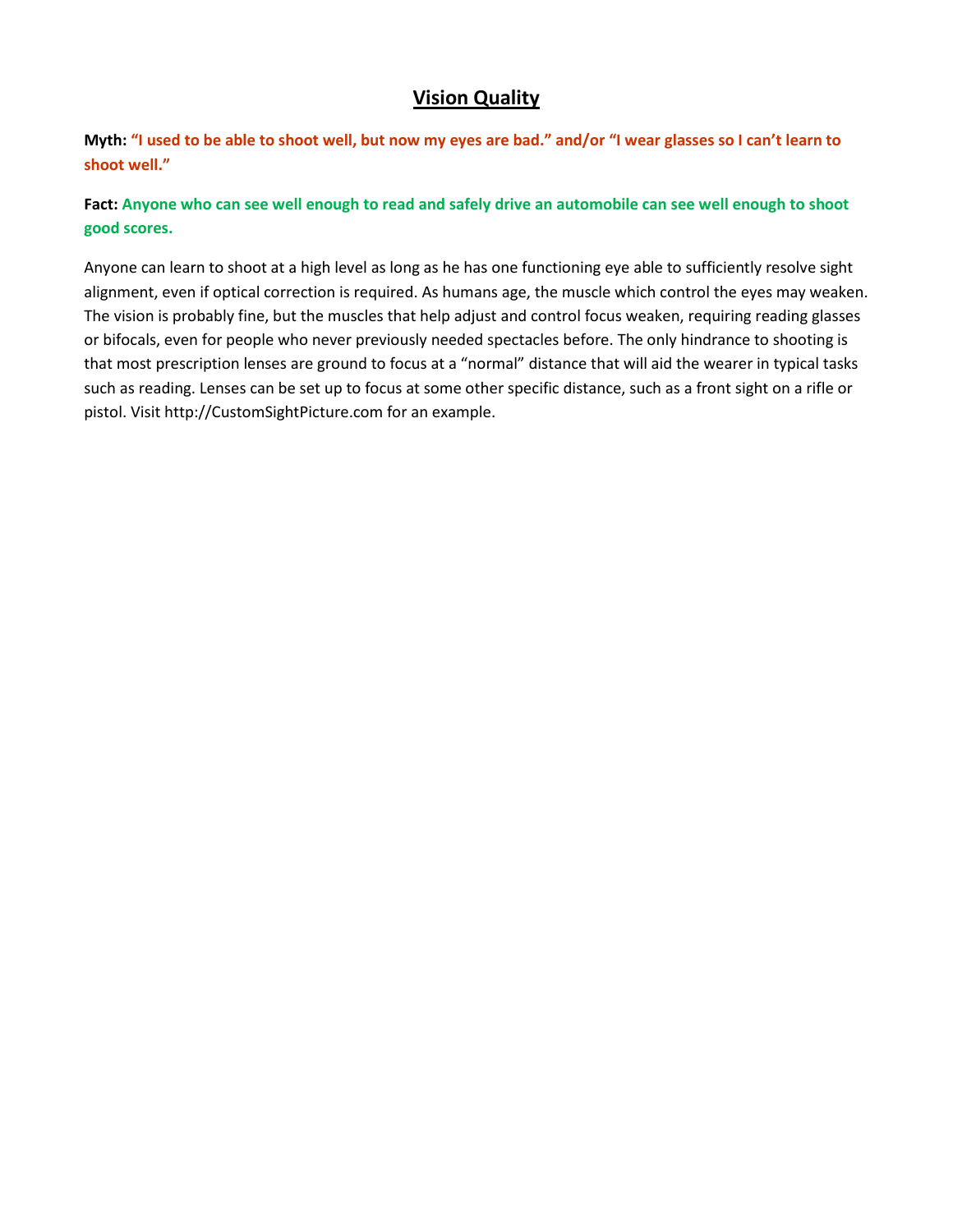# **Gender**

**Myth: "Shooting is a man's game."**

#### **Fact: Gender has no factor on marksmanship skill.**

Marksmanship is a technical skill requiring little strength. The physical component of shooting has more to do with the endurance and coordination of specific muscle groups and reflexes unique to marksmanship and raw muscle provides almost no benefit. Anyone that is able bodied enough to lift a firearm will, in time, with sufficient correct practice, develop these consistent reflexes and endurance. "Holding Hard" is an oft-heard expression regarding shooting well, but crude force is not the answer. Holding with consistency is.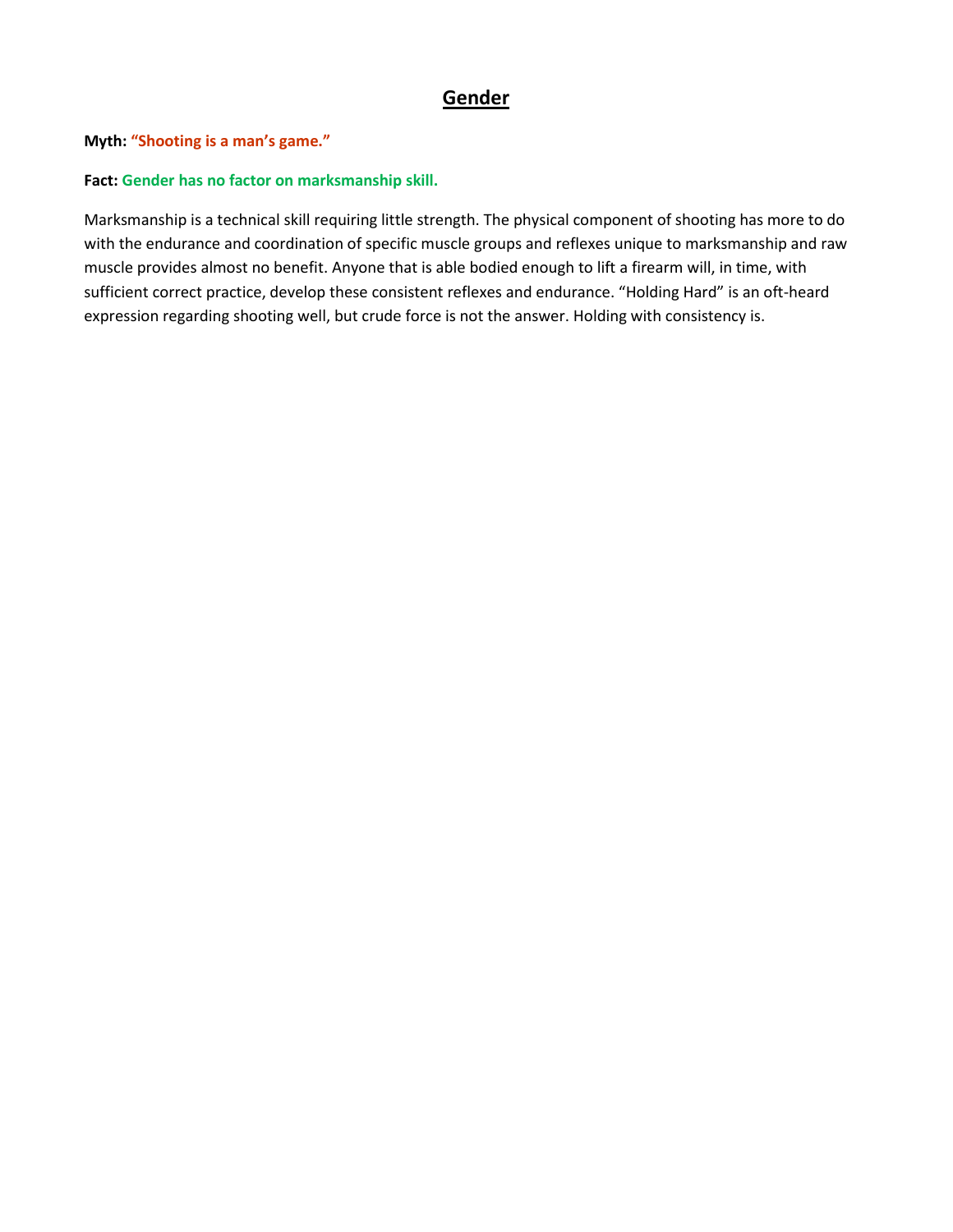## **Proper Practice**

#### **Myth: "Practice makes perfect"**

#### **Fact: Practice makes permanent**

If a shooter practices a poor technique, or practices it inconsistently, the shooter will not improve his ability to shoot. More of the same can never improve things. Good marksmanship involves programming a series of conditioned reflexes, some of which are contradictory to natural human response. Shooting more, but failing to develop certain specific reflexes and removing others (flinch), will only condition the shooter to stumble along at a lousy level.

It is not like physical training, where simply pounding out repetitions will probably yield some gains. A person could expend 100 rounds a day for years and possibly never improve his ability to shoot.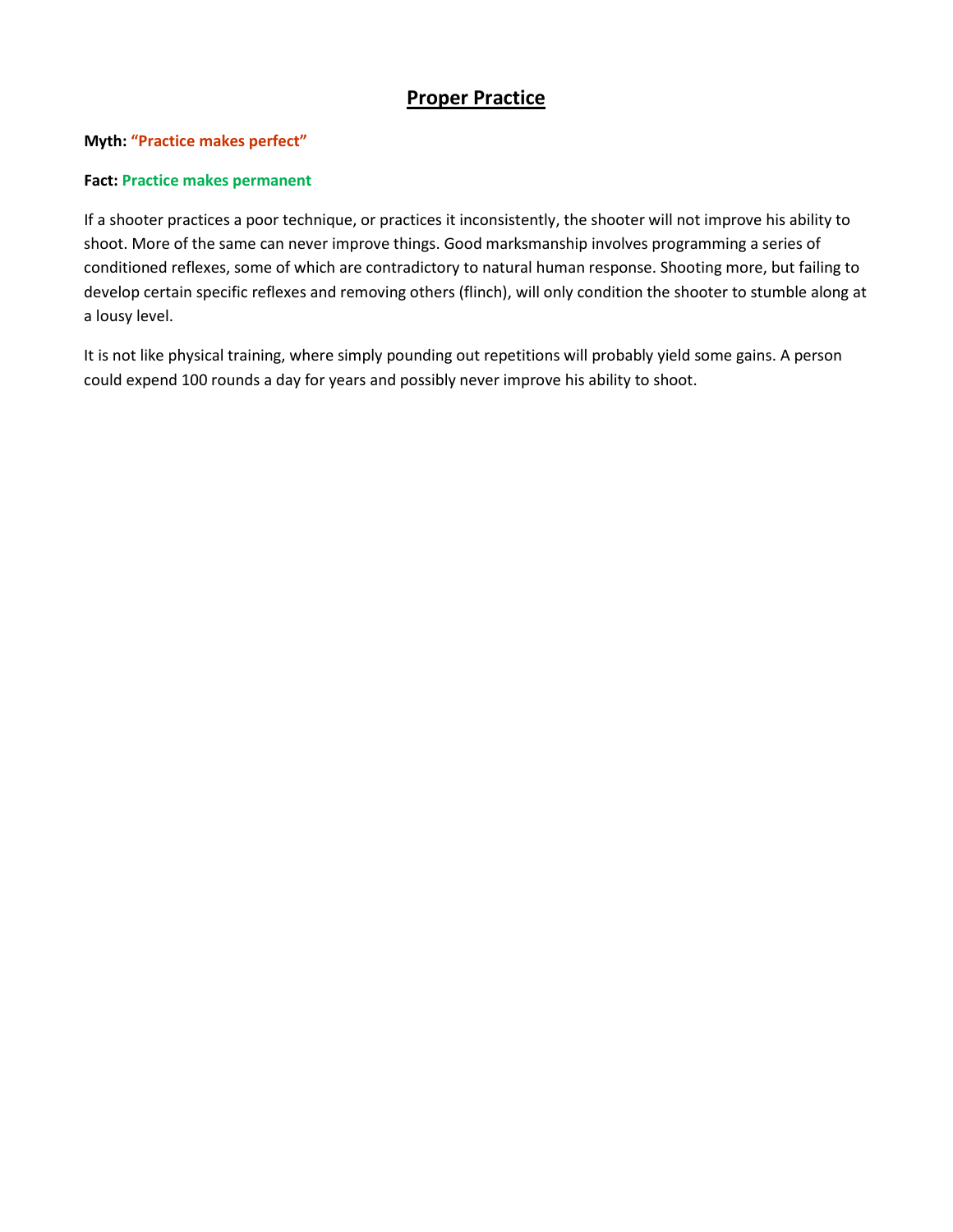# **Good Training**

**Myth: "Our unit shot the qual course a bunch of extra times. It was good training."**

**Fact: Shooters improve by focusing on core fundamentals and maximizing feedback.**

FM 3-22.9, Page 1-9

"Feedback (precise knowledge of bullet strike) must be included in all live-fire training. The feedback is not adequate when bullets from previous firings cannot be identified …"

The only way to yield consistent improvement is to maximize feedback so the shooter so he can compare his efforts to the results. Some of feedback that would be useful to receive would be:

☞梵一 Shooting on a feedback target plotting the exact location of each shot. This can be done on a KD range or electro-acoustic/LOMAH targetry

☞梵" Recording both the call and actual location of each shot in a data book

Dummy rounds and dry practice interspersed with live shooting

Video recording the shooter as he trains

System to trace movement before, during and after a shot, dry or live (i.e., Noptel)

A good coach to help interpret the results

We often cannot have all of this available but the more feedback a shooter can get the more he can learn and, consequently, the better he will perform. As you can see, RETS "pop up" courses offer almost no feedback. Field courses are fine for testing and qualification, but not for training and learning.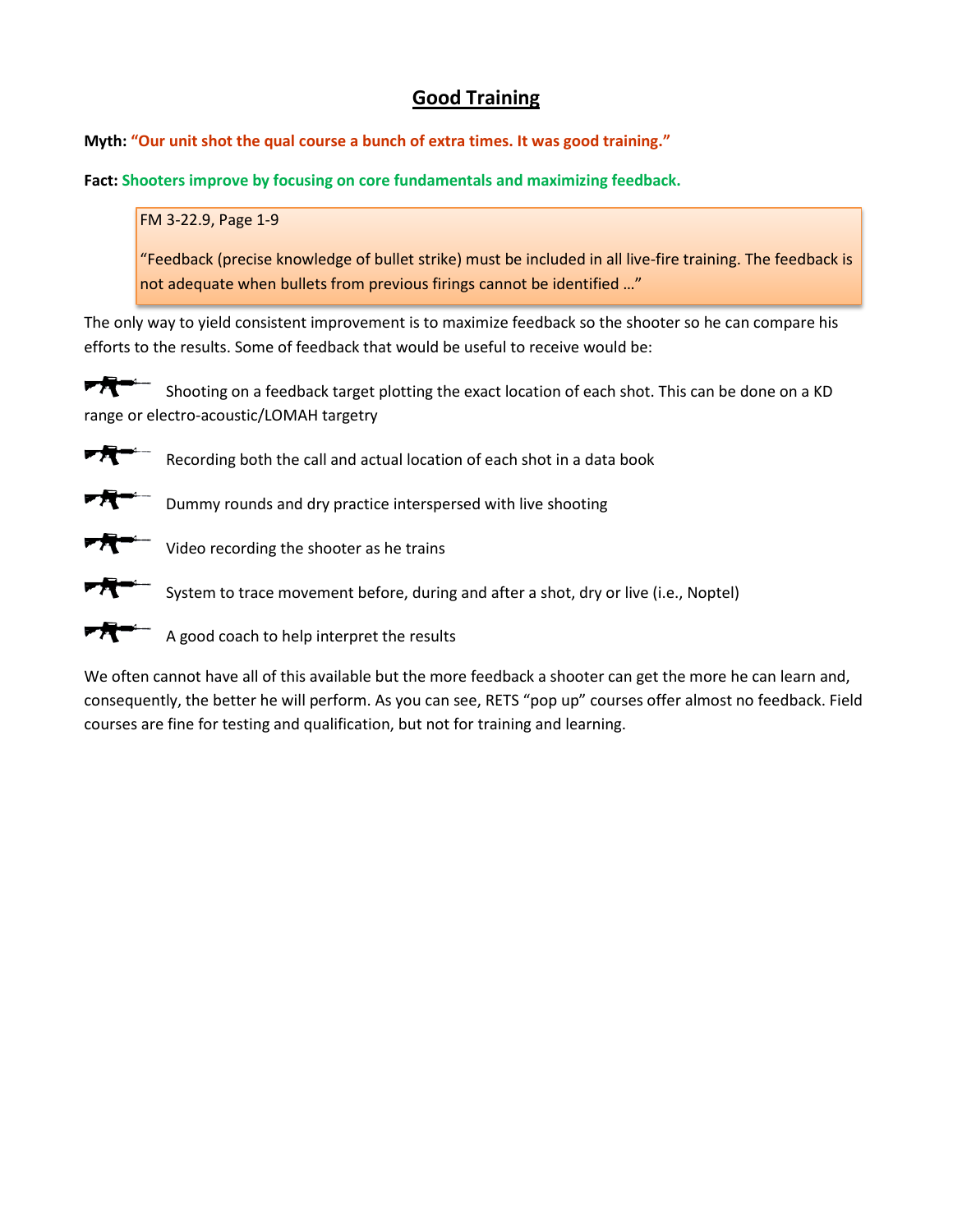### **Short Range**

#### **Myth: "The 10 and 25 meter ranges don't provide good training."**

#### **Fact: Short range shooting can provide just as much feedback in training fundamentals.**

Scaled targets at close range provide a nearly identical marksmanship challenge as the full size equivalent at actual distance. What's more, the scaled ranges are the only place most Soldiers ever receive any useable feedback for improving their shooting, because they certainly are not getting it with "pop up" targets. A nineinch group at 300 yards is three minutes, as is a three-inch group at 100 yards or a ¾-inch group at 25. True, scaled targets at short range cannot take environment into account and the only way to ensure a solid zero at a certain distance is to shoot at that actual distance. However, this lack of environmental effect can be an advantage. It is hard to blame a wide shot on a poor wind call at 25 meters. At any rate, the training benefit of practicing fundamentals is the same and can be learned and refined at closer range.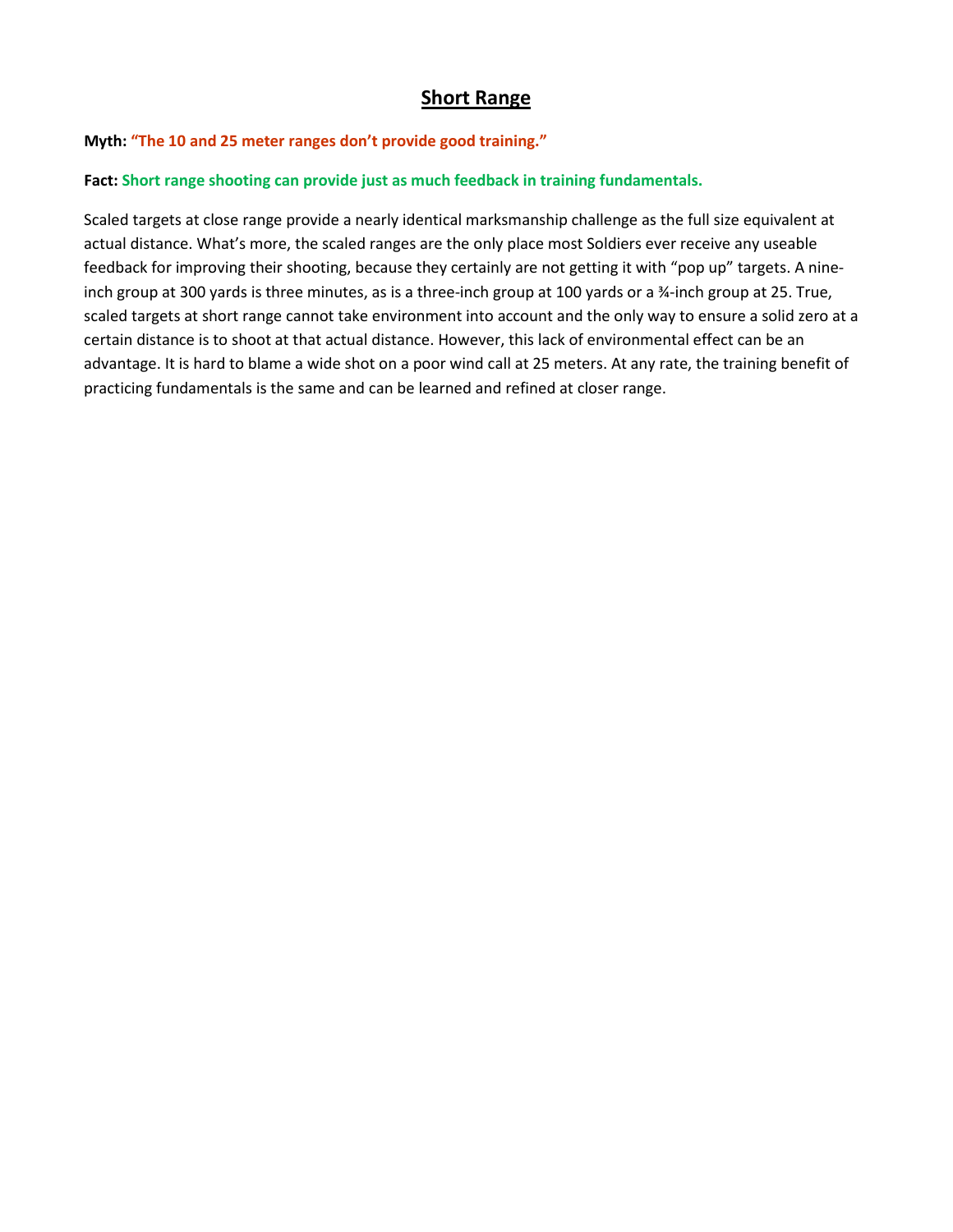# **Dry Firing Guns**

#### **Myth: "Dry firing guns can damage them or wear them out."**

#### **Fact: Dry fire exerts virtually no wear on most firearms.**

Other than some slight wear and tear on some moving parts, dry fire does no harm and is crucial to learning to shoot better. Besides, if a firearm is doomed to failure if exposed to dry fire how can it ever hope to withstand the tens of thousands of pounds of pressure exerted inside the barrel every time a live cartridge is discharged?

Let us pretend that dry fire will wear out parts prematurely. Ammunition is expended after one firing and must be replaced in order to shoot again, too. Having to occasionally replace some other component is just the cost of learning how to shoot better.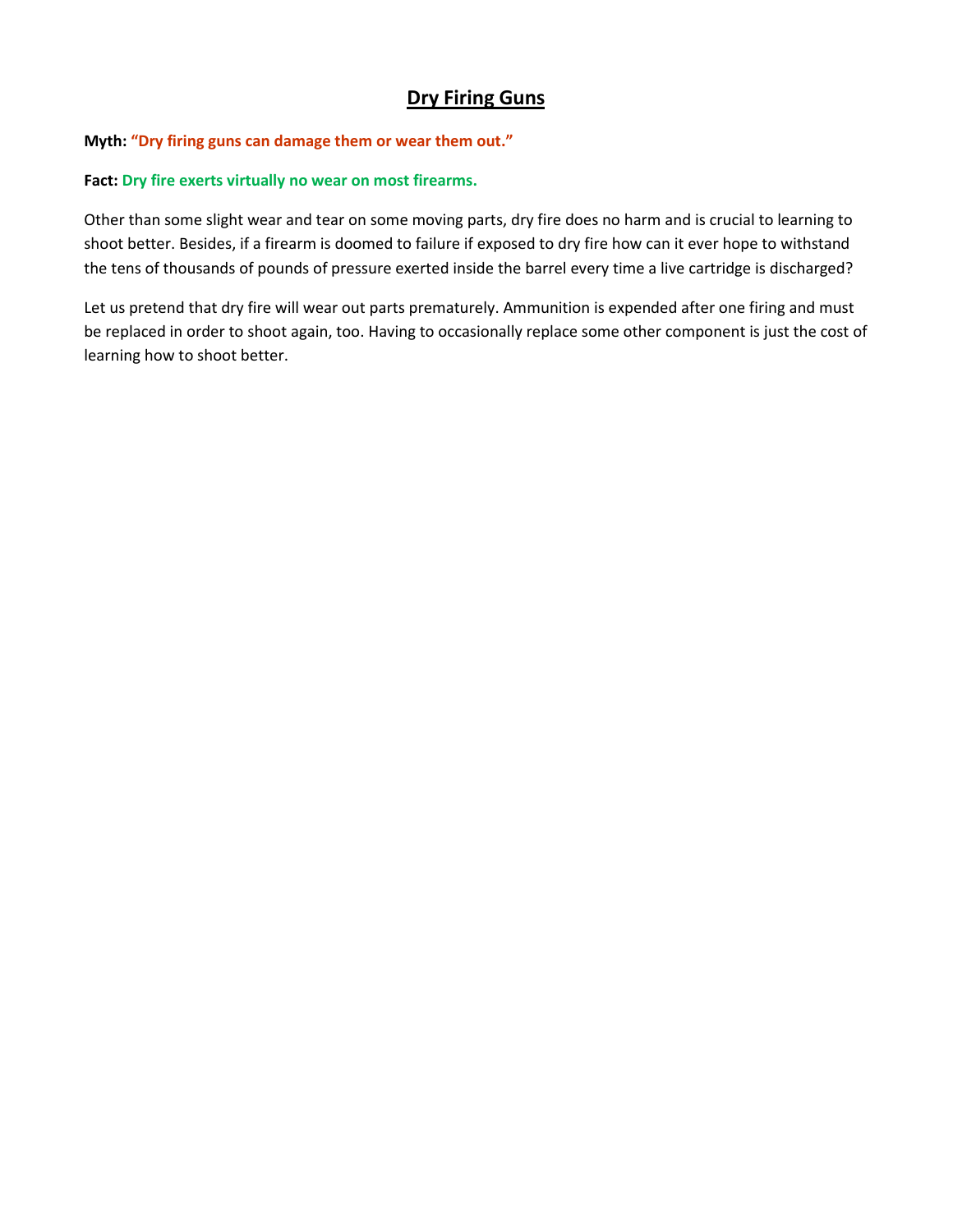# **Dry Practice**

#### **Myth: "Dry fire is a poor substitute for shooting live ammo."**

#### **Fact: Dry practice is superior training for almost every facet of shooting and gun handling.**

Every firearm will have the same heft, sights and trigger release whether there is live ammunition in the chamber or not. The process is identical, from presentation until the hammer hits home, both dry and live.

Not only can any manipulation up through trigger release can be learned and refined through dry practice, this is a superior way to learn. Physiologists estimate that it takes most humans about 3,000 correct repetitions in order to imbed a physical skill at the subconscious level. That is correct repetitions, see "Proper Practice" above. Without recoil to mask error, hold and press can be evaluated more easily. Recoil, blast and noise often causes an unconscious reaction in most people, otherwise known as a flinch. Plus, there is no ammunition cost and no range requirement so training can be done anywhere at any time making it easier to work toward those initial 3K reps.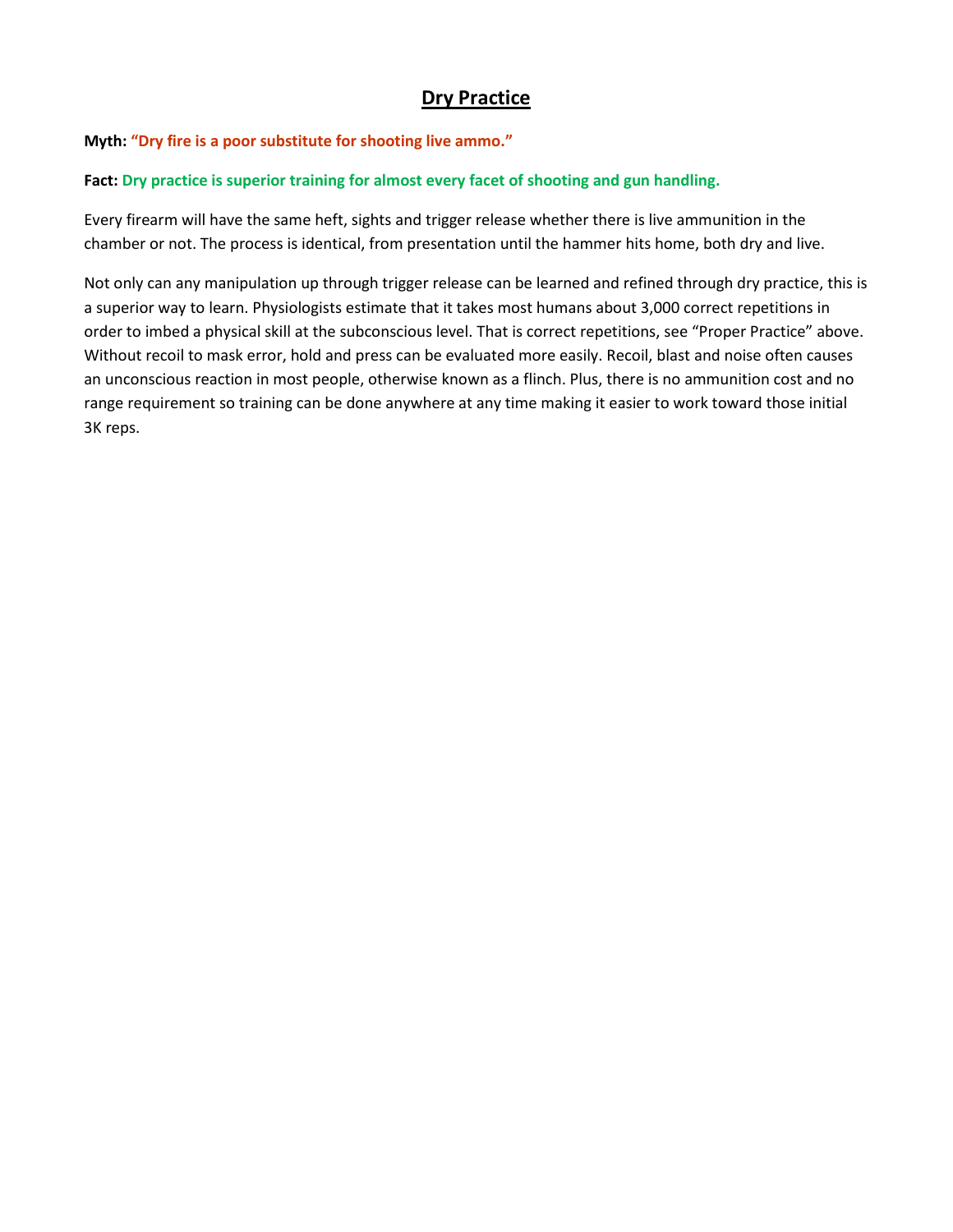# **Zeroing Machineguns**

#### **Myth: "You don't need to zero or aim a machinegun because you just 'walk' it in."**

#### **Fact: Projectiles can only affect what they can hit**

Crew served machineguns are often the heaviest, casualty-producing weapon and likely will be used to initiate an attack, but it can only be "casualty producing" if the first bursts actually hit something.

Used defensively, a range card should accompany the set position. Unless the gunner is fortunate enough to register with live ammo, the data on that card is only as accurate as the quality of the previously obtained zero. You cannot "walk-in" range card data.

If it costs a couple bursts to get on each target it will take at least two to three times as much ammo for the same down range effect, plus twice as much time. But each enemy will appreciate a series of warning shots while the gunner fumbles about trying to get on target.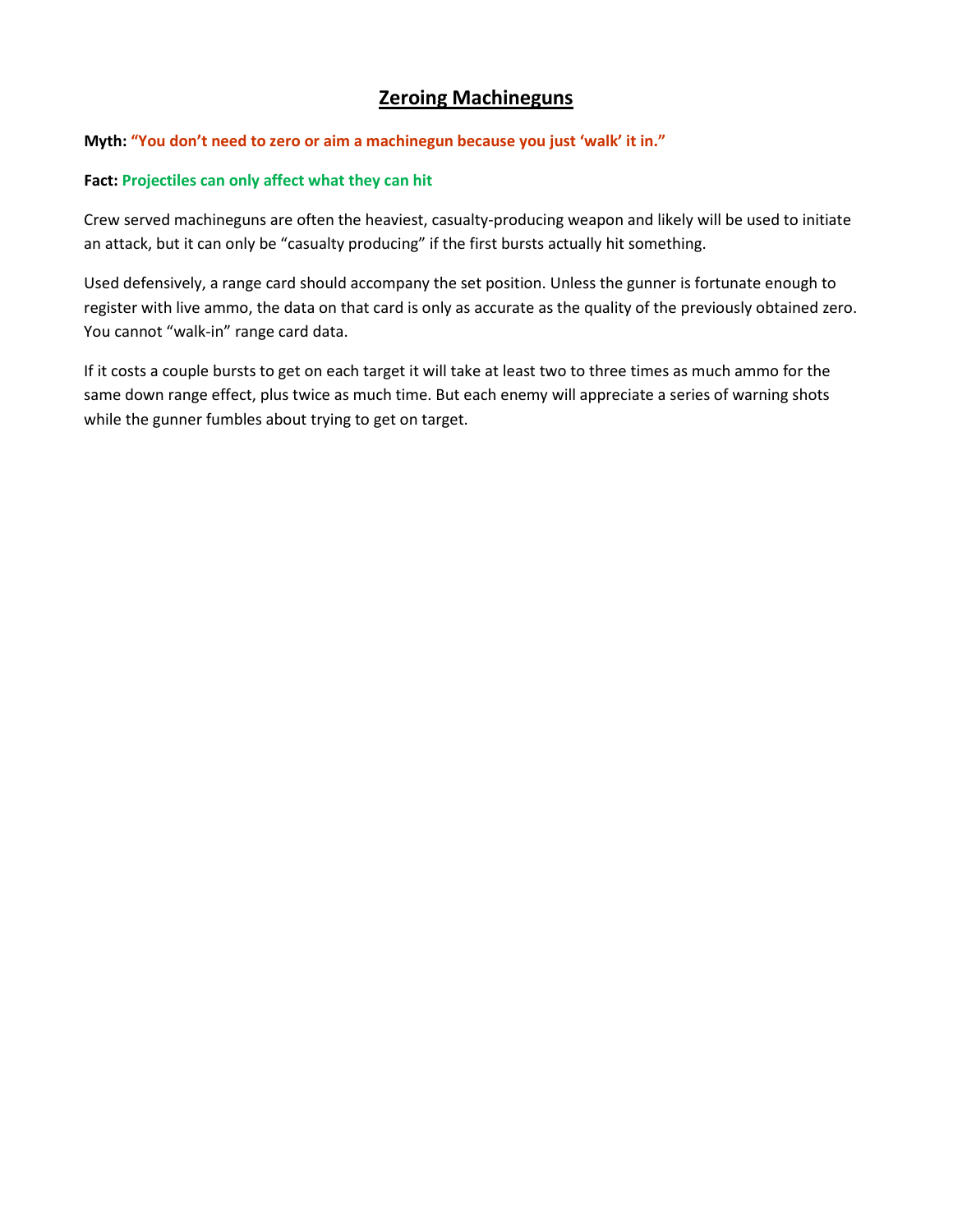### **Free Gunning Machineguns**

**Myth: "Based on current lessons learned, you've got to throw the FM away 'cause everybody just free guns machine guns in combat."**

#### **Fact: Machinegun doctrine is based on real world lessons learned.**

Current US machinegun doctrine was first developed during World War I from the artillerymen who were assigned the new weapon systems. Definitions of Characteristics and Classes of fire (Gun, Ground, Target) codify ballistic phenomenon and help trained crews better control their weapons.

Machinegun doctrine was developed from real world lessons learned as a way to maximize the capability to support an assault or defend an area. It is effective for what it was designed for, but other techniques can be added for new employments.

Free gunning a machinegun is like "quick kill" or point shooting with rifles or pistols offhand. Flex mount free gunning may be the best choice for fleeting, close targets but it cannot be considered a complete solution for all situations and targets. Just as sandbag-supported prone is a poor choice for engaging humanoid targets inside a room, offhand snap shots are a poor choice for engaging targets 500 meters away. The truly competent shooter will be proficient at both in order to have an effective response in any situation.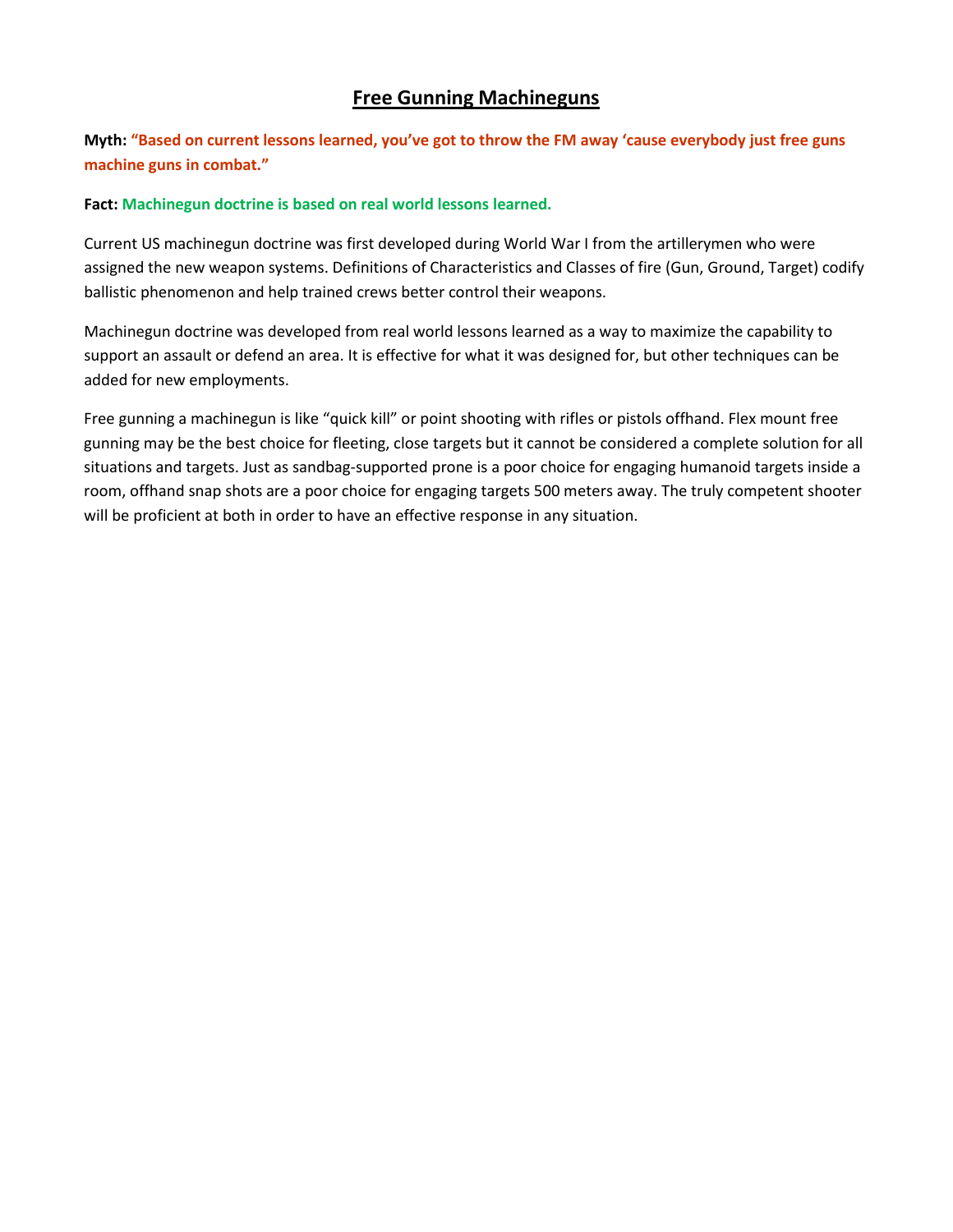# **Competition Shooting**

#### **Myth: "Competitive shooting isn't 'real' shooting."**

#### **Fact: Weapons only put projectiles where and how their pointed and do not care what they are pointed at.**

A firearm is a chemically operated, mechanical projectile launcher. Given proper functioning, projectiles only begin their launch when triggered to do so and follow a path directed by line of bore. It cannot think or feel and only responds to the skill and technique of the operator regardless of the target shot at. If you cannot hit a target on a range, you will not magically gain the ability to hit it anywhere else.

Any range that is not "two way" is a simulation. The quality and significance of the simulation is as good as the course designer makes it. Any simulation is inherently abstract and relevance is very subjective so it will never be perfect for all people and situations. This is true of any course and is not a problem with competition shooting, per se. Participants can either step up and accept the challenge as presented, or step up and design something else.

The stress of the simulation is as intense as the participants can be pressured with it. Qualification attempts to only filter out the worst performers, ensuring that everyone is "qualified" (at least that is what the training records claim.) "Qualified" can entail a whole range of skill levels. If the goal is get everyone qualified then the standards have to be adjusted so that everyone can.

Competition, on the other hand, attempts to filter out the best performers. Nobody cares what an adequate performance is because the goal of competition is to find what the best possible performance can be. The stress of qualification is to be good enough. The stress of competition is to be the best possible.

In order to have any meaning we have to measure performance by devising a way to reduce it to numbers such as points earned, elapsed time, etc. Any course can be created or adjusted in order to emphasize and reward a desired performance.

#### Army Regulation 350-66

Chapter 2

General Competitive Marksmanship Policy

2–1. Small arms marksmanship

Participation in military and civilian-sponsored small arms marksmanship competitions offers soldiers the opportunity to refine their marksmanship skills, compete against other military and civilian marksmen, and earn superior marksmanship awards in addition to the Army basic marksmanship awards available through annual qualification standards.

- a) Army personnel should be provided opportunities to prepare for and participate in small arms marksmanship competition. These preparations, which include those for international competitions, are classified as training.
- b) Authority for planning, directing, conducting, supervising, and publicizing competitive marksmanship activities within the Army is delegated to the lowest possible command element.